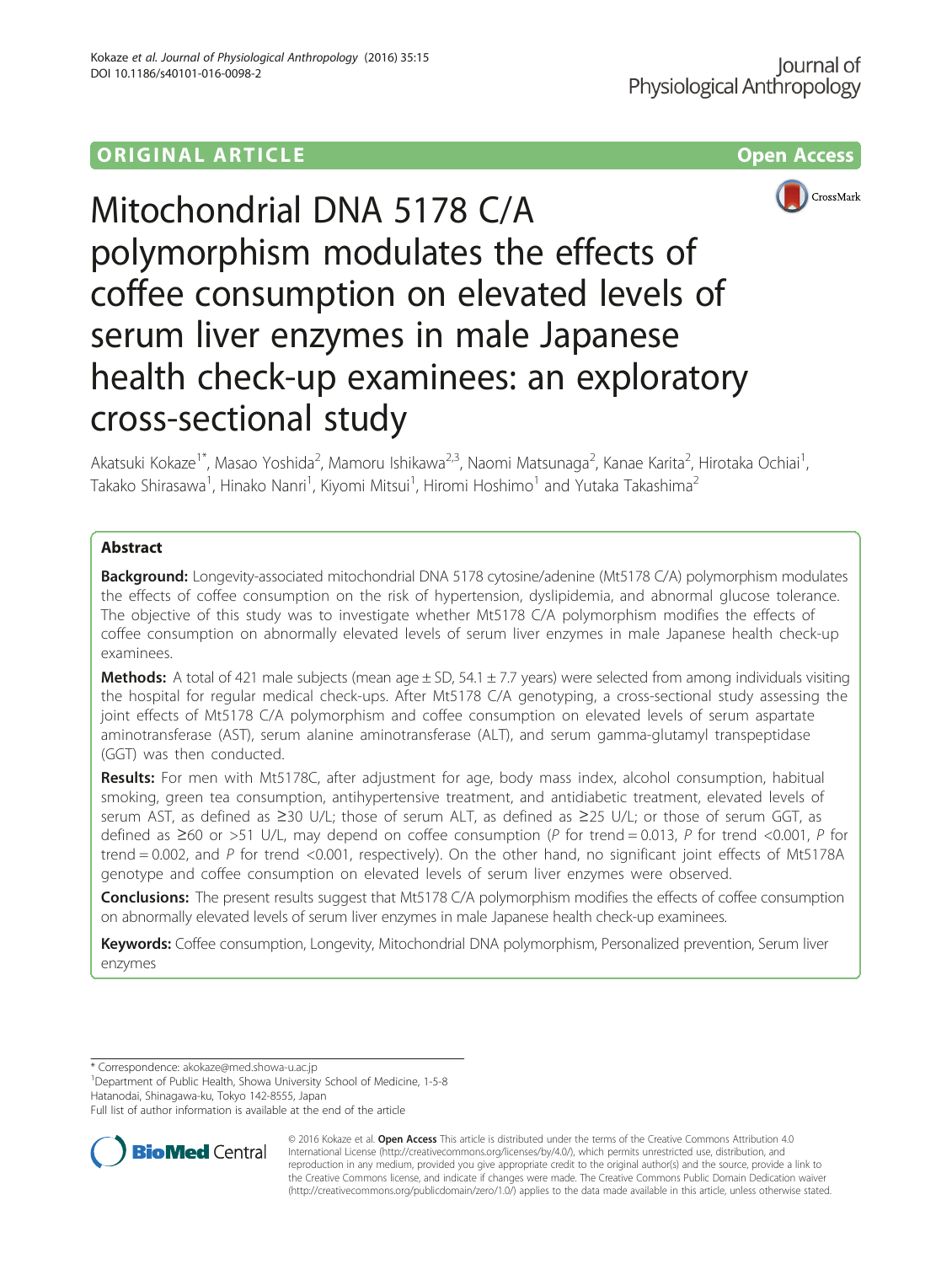### Background

Coffee is an increasingly popular beverage worldwide, and coffee intake has been reported to have beneficial effects on health [\[1](#page-7-0), [2\]](#page-7-0). Recently, Saab et al. published a systematic review of studies on the effects of coffee consumption on liver cirrhosis, chronic hepatitis B and hepatitis C, non-alcoholic fatty liver disease (NAFLD), and hepatocellular carcinoma [\[3](#page-7-0)]. They recommend daily coffee consumption to patients with chronic liver disease. Their systematic review also summarized epidemiological surveys reporting the inverse association between coffee consumption and elevated levels of serum liver enzymes, namely serum aspartate aminotransferase (AST) [[4, 5\]](#page-7-0), serum alanine aminotransferase (ALT) [[4](#page-7-0)–[7\]](#page-7-0), and serum gamma-glutamyl transpeptidase (GGT) [\[4](#page-7-0), [8](#page-7-0)].

Mitochondrial DNA 5178 cytosine/adenine (Mt5178 C/A) polymorphism (rs28357984), also known as NADH dehydrogenase subunit-2 237 leucine/methionine (ND2- 237 Leu/Met) polymorphism, is associated with longevity in the Japanese population [\[9](#page-7-0)]. The frequency of the Mt5178A genotype is significantly higher in Japanese centenarians than in the general population [\[9](#page-7-0)]. Japanese individuals with Mt5178A are more resistant to lifestylerelated adult onset diseases, such as hypertension [\[10](#page-7-0)], diabetes [[11](#page-7-0)], myocardial infarction [\[12, 13](#page-7-0)], and cerebrovascular disorders [\[14\]](#page-7-0), than those with Mt5178C. Mt5178 C/A polymorphism influences the effects of coffee consumption on the risk of hypertension [\[15](#page-7-0)], those of abnormal glucose tolerance [[16](#page-7-0)], those of hyper-low-density lipoprotein (LDL) cholesterolemia [[17\]](#page-7-0), and those of anemia [\[18\]](#page-7-0). Moreover, this polymorphism modulates the effects of cigarette smoking on elevated levels of serum liver enzymes [\[19\]](#page-7-0). However, there has been no research on the gene-environment interactions between Mt5178 C/A polymorphism and coffee consumption on elevated levels of serum liver enzymes.

The objective of this study is to investigate whether there is a combined effect of longevity-associated Mt5178 C/A polymorphism and coffee consumption on abnormally elevated levels of serum liver enzymes in male Japanese health check-up examinees.

### Subjects and methods

#### Subjects

Participants were recruited from among individuals visiting the Mito Red Cross Hospital for regular medical check-ups between August 1999 and August 2000. This study was conducted in accordance with the Declaration of Helsinki and was approved by the Ethics Committee of the Kyorin University School of Medicine. Written informed consent was obtained from 602 volunteers before participation. Because the number of women was insufficient for classification into groups based on Mt5178 C/A genotype and coffee consumption, female health check-up examinees were excluded. Male health check-up examinees with unclear clinical data were also excluded. Thus, 442 men were enrolled in the study. Twenty-one individuals with a history of chronic liver diseases, including hepatitis B and hepatitis C, were also excluded. Therefore, subjects comprised 421 Japanese men (age,  $54.1 \pm 7.7$  years; mean  $\pm$  SD).

### Clinical characteristics of subjects

Blood chemical and physical data, including serum AST, ALT, and GGT levels, in the present study were obtained from the results of regular medical check-ups [[20](#page-7-0)]. Elevated levels of serum AST were defined as ≥30 U/L [\[21](#page-7-0)]. Elevated levels of serum ALT were defined as >30 U/L [[22\]](#page-7-0) or ≥25 U/L [[23\]](#page-7-0). Elevated levels of serum GGT were defined as ≥60 U/L [\[24, 25\]](#page-7-0) or >51 U/L [[26, 27\]](#page-8-0). Body mass index (BMI) was defined as the ratio of subject weight (kg) to the square of subject height (m). Information on antihypertensive treatment or antidiabetic treatment was derived from health check-up records. A survey of coffee intake, alcohol consumption, and habitual smoking was performed by means of a questionnaire. Taking into account sample size in this study and others [[7](#page-7-0)], coffee consumption was categorized based on the number of cups of coffee per day (<1 cup per day; 1–2 cups per day; and ≥3 cups per day). Green tea consumption was also categorized based on the number of cups of green tea per day (≤1 cup per day; 2–3 cups per day; and ≥4 cups per day). Alcohol consumption was classified based on drinking frequency (daily drinkers; occasional drinkers, including those who drink several times per week or per month; and non- or ex-drinkers). Smoking status was classified based on the number of cigarettes smoked per day (never- or ex-smokers; 1–20 cigarettes smoked per day; and >20 cigarettes smoked per day).

#### **Genotyping**

DNA was extracted from white blood cells using the DNA Extractor WB kit (Wako Pure Chemical Industries, Osaka, Japan). Mt5178 C/A polymorphism was detected by PCR and digestion with AluI restriction enzyme as described previously [\[10](#page-7-0), [15](#page-7-0)–[20](#page-7-0)]. Primers were forward 5′-CTTAGCATACTCCTCAATTACCC-3′ and reverse 5′-GTGAATTCTTCGATAATGGCCCA-3′. PCR was performed with 50 ng of genomic DNA in buffer containing 0.2 μmol/L of each primer, 1.25 mmol/L dNTPs, 1.5 mmol/L  $MgCl<sub>2</sub>$ , and 1 U of Taq DNA polymerase (GeneAmp, PerkinElmer, Branchburg, NJ, USA). After an initial denaturation at 94 °C for 5 min, PCR was conducted through 40 cycles in the following steps: denaturation at 94 °C for 30 s, annealing at 60 °C for 60 s, and polymerase extension at 72 °C for 90 s. After cycling, a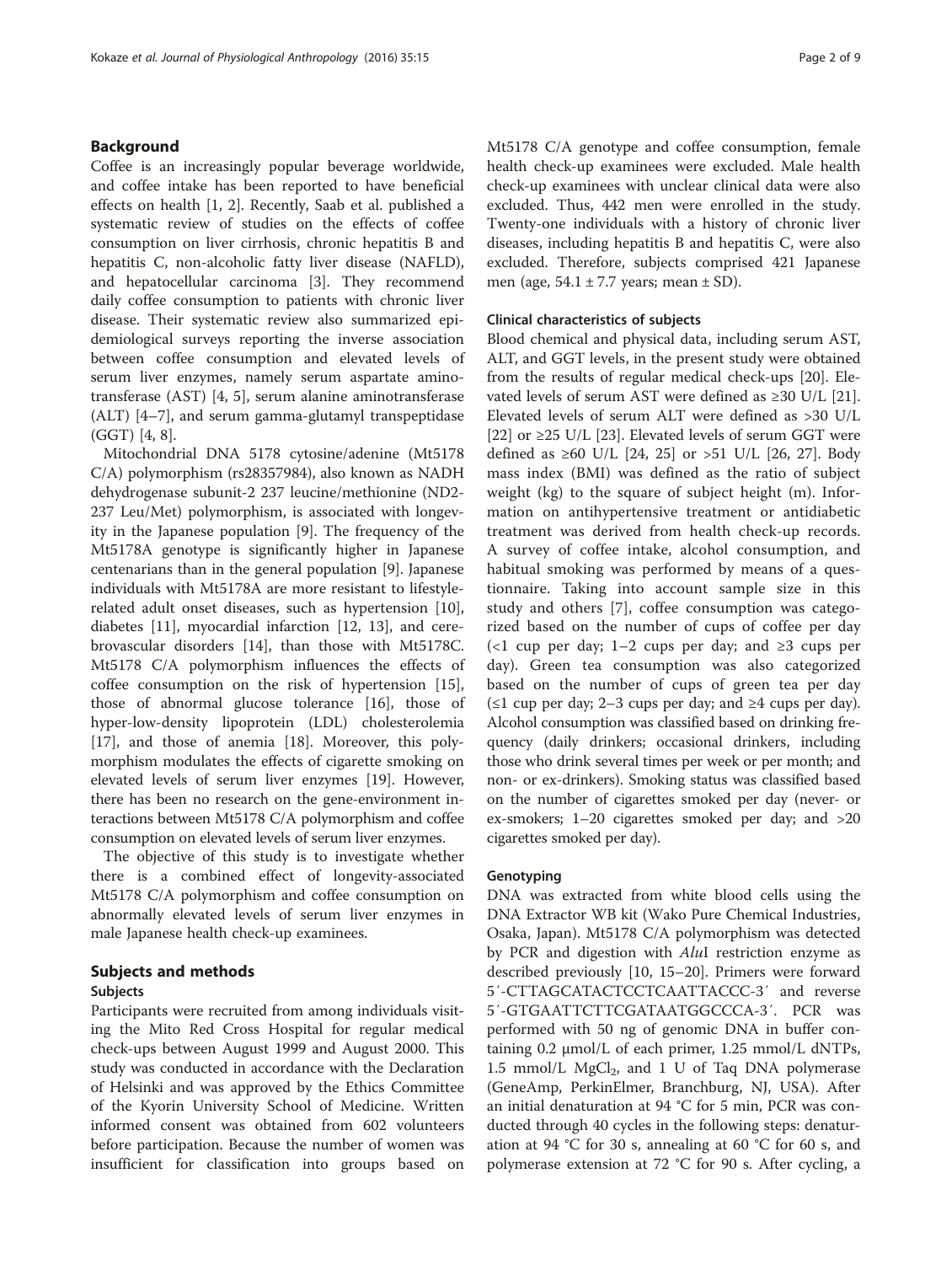final extension at 72 °C for 10 min was performed. PCR products were digested with AluI restriction enzyme

(Nippon Gene, Tokyo, Japan) at 37 °C overnight and were electrophoresed in 1.5 % agarose gels stained with ethidium bromide for visualization under ultraviolet light. The absence of an AluI site was designated as Mt5178A, and the presence of this restriction site was designated as Mt5178C.

### Statistical analyses

Statistical analyses were performed using SAS statistical software version 9.4 for Windows. Multiple logistic regression analysis was used to calculate odds ratios (ORs) for abnormally elevated levels of serum liver enzymes (AST ≥30 U/L; ALT >30 or ≥25 U/L; GGT ≥60 or >51 U/L). For multiple logistic regression analysis, alcohol consumption (non- or ex-drinkers = 0; occasional drinkers, including those who drink several times per week or per month = 1; daily drinkers = 2), habitual smoking (non- or  $ex\text{-smokes} = 0$ ; 1–20 cigarettes smoked per day = 1; > 20 cigarettes smoked per day = 2), green tea consumption ( $\leq 1$  cup per day = 1; 2–3 cups per day = 2;  $\geq 4$  cups per day = 2), antihypertensive treatment (subjects without antihypertensive treatment =  $0$ ; those under antihypertensive treatment  $= 1$ ), and antidiabetic treatment (subjects without antidiabetic treatment = 0; those under antidiabetic treatment = 1) were numerically coded. Differences with P values of less than 0.05 were considered to be statistically significant.

#### Results

Except for the AST/ALT ratio, no significant differences in clinical characteristics were observed between the Mt5178C and Mt5178A genotypes (Table 1). The AST/

 $N = 251$   $N = 170$ 

Mt5178C Mt5178A *P* value

Table 1 Clinical characteristics of study subjects by Mt5178 C/A genotype

| Age (years) <sup>a</sup>                                                                               | 54.5 (7.6)          | 53.6 (7.8)             | 0.245 |
|--------------------------------------------------------------------------------------------------------|---------------------|------------------------|-------|
| BMI (kg/m <sup>2</sup> ) <sup>a</sup>                                                                  | 23.1(2.8)           | 23.5(2.6)              | 0.103 |
| SBP (mmHg) <sup>b</sup>                                                                                | 126.1 (16.0)        | 125.3 (13.9)           | 0.614 |
| DBP (mmHg) <sup>b</sup>                                                                                | 73.9 (10.5)         | 73.5 (9.0)             | 0.628 |
| AST (U/L) <sup>c</sup>                                                                                 | $22(18-27)$         | $23(19-27)$            | 0.687 |
| ALT (U/L) <sup>c</sup>                                                                                 | $21(15-32)$         | 24 (18-35)             | 0.471 |
| AST/ALT ratio <sup>c</sup>                                                                             | 1.037 (0.818-1.286) | $0.918(0.723 - 1.190)$ | 0.004 |
| GGT (U/L) <sup>c</sup>                                                                                 | $42(27 - 75)$       | 47 (30-75)             | 0.427 |
| TC (mg/dL) <sup>a</sup>                                                                                | 204.2 (31.5)        | 202.5 (31.9)           | 0.590 |
| LDL-C (mg/dL) <sup>a</sup>                                                                             | 122.5 (30.4)        | 118.4(31.7)            | 0.182 |
| HDL-C (mg/dL) <sup>b</sup>                                                                             | 55.1 (13.6)         | 55.9 (15.7)            | 0.576 |
| TG (mg/dL) <sup>c</sup>                                                                                | 112 (84-156)        | $113(83 - 161)$        | 0.378 |
| Subjects with $\geq$ 140 mg/dL LDL-C (%) <sup>d</sup>                                                  | 25.5                | 27.1                   | 0.721 |
| Subjects with $\geq$ 150 mg/dL TG (%) <sup>d</sup>                                                     | 28.3                | 29.4                   | 0.803 |
| FPG (mg/dL) <sup>c</sup>                                                                               | 97 (92-105)         | $97(91 - 103)$         | 0.240 |
| UA (mg/dL) <sup>a</sup>                                                                                | 5.93 (1.28)         | 5.98 (1.21)            | 0.686 |
| Coffee consumption (<1 cup per day/1–2 cups per day/ $\geq$ 3 cups per day) (%) <sup>d</sup>           | 45.8/31.5/22.7      | 36.5/40.0/23.5         | 0.120 |
| Green tea consumption ( $\leq$ 1 cup per day/2–3 cups per day/ $\geq$ 4 cups per day) (%) <sup>d</sup> | 26.7/30.7/42.6      | 27.7/32.9/39.4         | 0.798 |
| Alcohol consumption (non- or ex-/occasionally/daily drinkers) (%) <sup>d</sup>                         | 17.9/34.3/47.8      | 12.9/40.0/47.1         | 0.285 |
| Current smokers (%) <sup>d</sup>                                                                       | 58.6                | 58.2                   | 0.946 |
| Subjects under antihypertensive treatment (%) <sup>d</sup>                                             | 19.9                | 13.5                   | 0.089 |
| Subjects under antidiabetic treatment (%) <sup>d</sup>                                                 | 7.2                 | 7.7                    | 0.855 |

Age, BMI, SBP, DBP, TC levels, LDL-C levels, HDL-C levels, and UA levels are given as means (S.D.). AST levels, ALT levels, AST/ALT ratio, GGT levels, TG levels, and FPG levels are given as medians (interquartile range). All P values depict significance of differences between Mt5178C and Mt5178A BMI body mass index, SBP systolic blood pressure, DBP diastolic blood pressure, AST aspartate aminotransferase, ALT alanine aminotransferase, GGT gamma-glutamyl

transpeptidase, TC total cholesterol, LDL-C low-density lipoprotein cholesterol, HDL-C high-density lipoprotein cholesterol, TG triglyceride, FPG fasting plasma glucose, UA uric acid

<sup>a</sup>Student's t test  $b$ Welch's  $t$  test Mann-Whitney test

<sup>d</sup>Chi-square test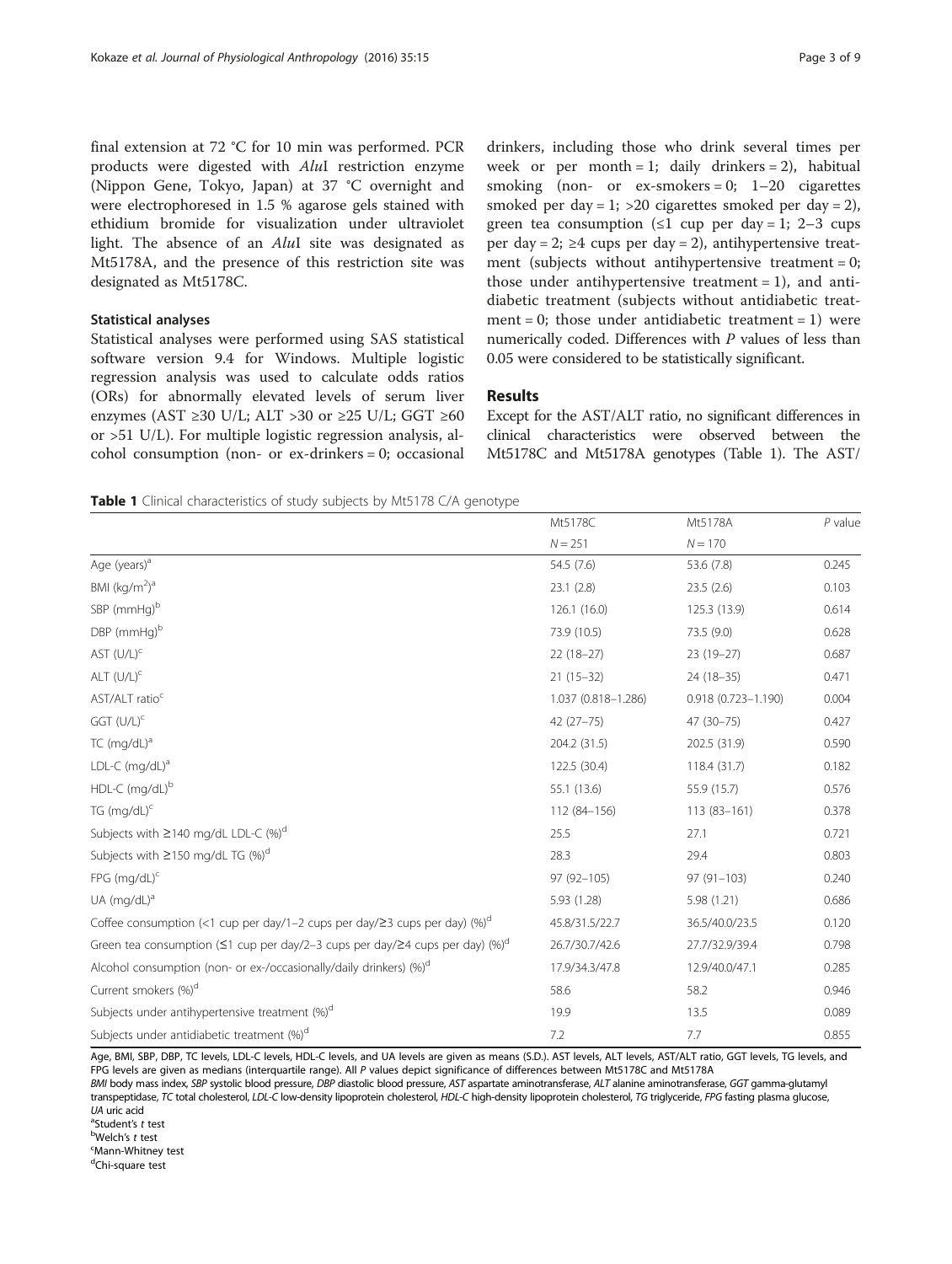ALT ratio was significantly higher in subjects with Mt5178C than in those with Mt5178A  $(P = 0.004)$ . Although the difference did not reach significance  $(P = 0.089)$ , the frequency of subjects under antihypertensive treatment was higher in Mt5178C genotypic men than in Mt5178A genotypic men.

For subjects with Mt5178C, elevated levels of serum AST may depend on coffee consumption  $(P$  for trend = 0.026) (Table 2). The OR for elevated levels of serum AST was significantly lower in subjects with Mt5178C who consumed ≥3 cups of coffee per day than in those who consumed  $\langle 1 \text{ cup per day (OR = 0.366, 95 % confi-  
100000, 95000, 95000, 95000, 95000, 95000, 95000, 95000, 95000, 95000, 95000, 95000, 95000, 95000, 95000, 95000, 95000, 95000, 95000, 95000, 95000, 95000, 95000, 95000, 95000, 9$ dence interval (CI)  $0.142-0.942$ ,  $P = 0.037$ ). After adjustment for age, BMI, alcohol consumption, habitual smoking, antihypertensive treatment, and antidiabetic treatment, elevated levels of serum AST may also depend on coffee consumption  $(P \text{ for trend} = 0.013)$ . The OR for elevated levels of serum AST was significantly lower in subjects with Mt5178C who consumed ≥3 cups of coffee per day than in those who consumed <1 cup per day  $(OR = 0.242, 95 % CI 0.081-0.730, P = 0.012).$ On the other hand, the association between Mt5178A genotype and elevated levels of serum AST does not appear to depend on coffee consumption.

In the case of elevated serum ALT levels, as defined as >30 U/L, for either Mt5178 C/A genotypes, no significant relationship between coffee consumption and elevated levels of serum ALT was observed (Table [3](#page-4-0)). However, in the case of elevated serum ALT levels, as defined as  $\geq$  25 U/L, for subjects with Mt5178C, elevated levels of serum ALT may depend on coffee consumption ( $P$  for trend = 0.015). The OR for elevated levels of serum ALT was significantly lower in subjects with Mt5178C who consumed  $\geq 3$  cups of coffee per day than in those who consumed  $\langle 1 \text{ cup per day } (OR = 0.409, 95 \% \text{ CI})$ 0.202–0.828,  $P = 0.013$ ). After adjustment for age, BMI, alcohol consumption, habitual smoking, antihypertensive treatment, and antidiabetic treatment, elevated levels of serum ALT may also depend on coffee consumption (P for trend <0.001). The OR for elevated levels of serum ALT was significantly lower in subjects with Mt5178C who consumed  $\geq 3$  cups of coffee per day than in those who consumed  $\langle 1 \text{ cup per day } (\text{OR} = 0.198, 95 \text{ % CI}) \rangle$ 0.077–1.129,  $P < 0.001$ ). On the other hand, the association between Mt5178A genotype and elevated levels of serum ALT does not appear to depend on coffee consumption.

In the case of elevated levels of serum GGT, as defined as ≥60 or >51 U/L, for subjects with Mt5178C, elevated levels of serum GGT may depend on coffee consumption (P for trend = 0.049 and P for trend = 0.015, respectively) (Table [4\)](#page-5-0). The OR for elevated levels of serum GGT, as defined as  $\geq 60$  or  $> 51$  U/L, was significantly lower in subjects with Mt5178C who consumed ≥3 cups of coffee per day than in those who consumed <1 cup per day (OR = 0.488, 95 % CI 0.240–0.993,  $P = 0.048$  and  $OR = 0.418$ , 95 % CI 0.209-0.837,  $P = 0.014$ , respectively). After adjusting for age, BMI, alcohol consumption, habitual smoking, antihypertensive treatment, and antidiabetic treatment, elevated levels of serum GGT, as defined as  $\geq 60$  or  $> 51$  U/L, may also depend on coffee consumption (*P* for trend = 0.002 and *P* for trend <0.001, respectively). After the aforementioned adjustment, the OR for elevated levels of serum GGT, as defined as  $\geq 60$  or  $> 51$  U/L, was significantly lower in subjects with Mt5178C who consumed ≥3 cups of coffee per day than in those who consumed  $\langle 1 \rangle$  cup per day (OR = 0.313, 95 % CI 0.110–0.640,  $P = 0.003$  and OR = 0.231,

Table 2 Odds ratios (ORs) and 95 % confidence intervals (CIs) for high levels of serum aspartate aminotransferase (AST) by Mt5178 C/A genotype and coffee consumption

| Genotype and coffee consumption | Frequency (%)              |                          | OR (95 % CI)           | Adjusted OR <sup>a</sup> (95 % CI) |
|---------------------------------|----------------------------|--------------------------|------------------------|------------------------------------|
|                                 | Normal levels of serum AST | High levels of serum AST |                        |                                    |
|                                 | Serum AST levels <30 U/L   | Serum AST levels ≥30 U/L |                        |                                    |
| Mt5178C                         |                            |                          |                        |                                    |
| <1 cup per day                  | 87 (75.6)                  | 28 (25.4)                | 1 (reference)          | 1 (reference)                      |
| 1-2 cups per day                | 66 (83.5)                  | 13(16.5)                 | $0.612(0.295 - 1.272)$ | $0.490(0.212 - 1.134)$             |
| $\geq$ 3 cups per day           | 51 (89.5)                  | 6(10.5)                  | $0.366$ (0.142-0.942)* | $0.242$ (0.081-0.730)*             |
|                                 |                            |                          | P for trend = $0.026$  | P for trend = $0.013$              |
| Mt5178A                         |                            |                          |                        |                                    |
| <1 cup per day                  | 49 (79.0)                  | 13(21.0)                 | 1 (reference)          | 1 (reference)                      |
| 1-2 cups per day                | 56 (82.4)                  | 12 (17.6)                | $0.808(0.337 - 1.934)$ | $0.833(0.294 - 2.362)$             |
| $\geq$ 3 cups per day           | 34 (85.0)                  | 6(15.0)                  | $0.665(0.230-1.923)$   | $0.818(0.231 - 2.901)$             |
|                                 |                            |                          | P for trend = $0.438$  | P for trend = $0.656$              |

 $*P < 0.05$ 

<sup>a</sup>OR adjusted for age, body mass index, habitual alcohol consumption, habitual smoking, green tea consumption, antihypertensive treatment, and antidiabetic treatment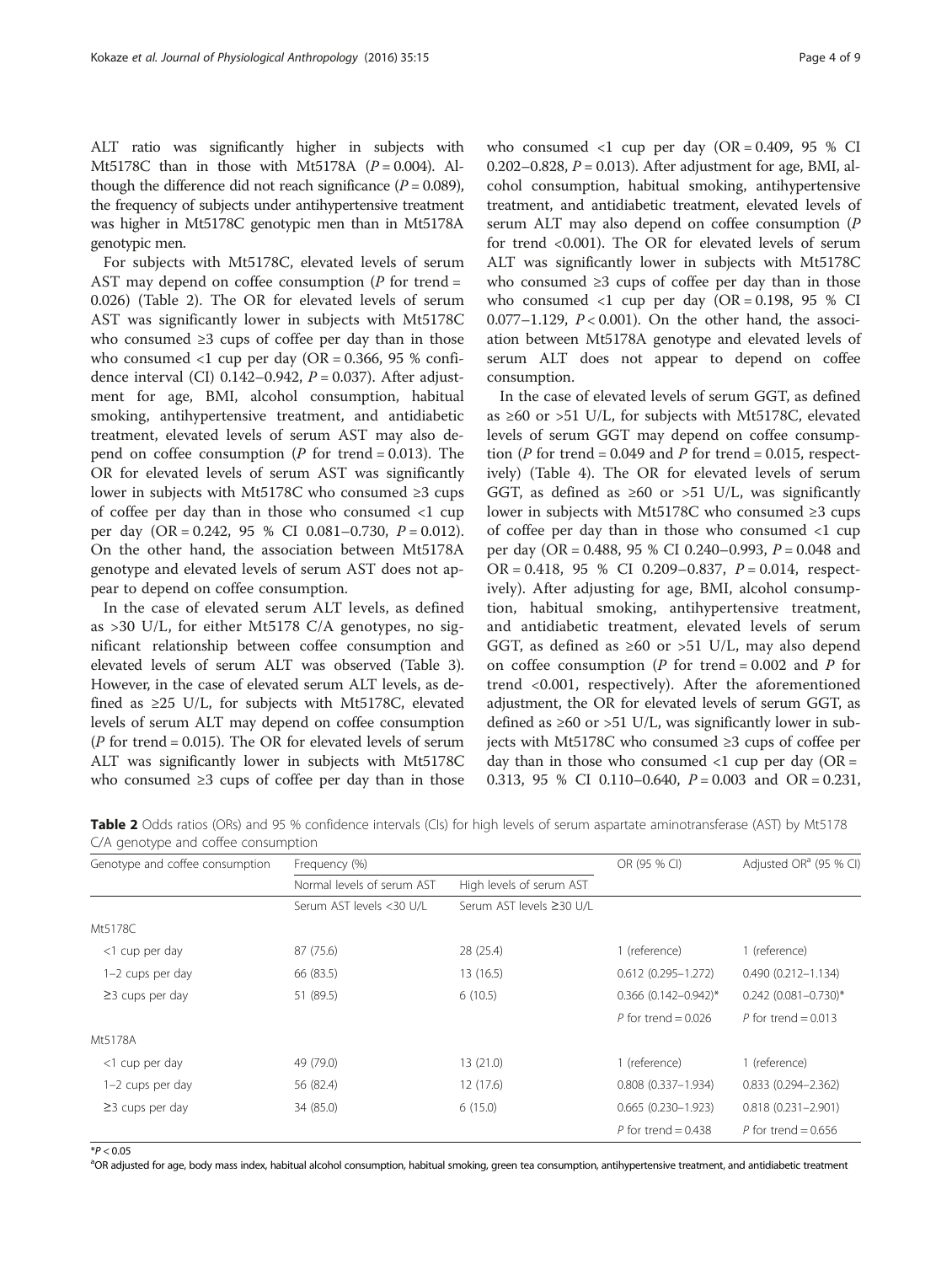| Genotype and<br>coffee consumption | Frequency (%)              |                          | OR (95 % CI)           | Adjusted OR <sup>a</sup> (95 % CI) |
|------------------------------------|----------------------------|--------------------------|------------------------|------------------------------------|
|                                    | Normal levels of serum ALT | High levels of serum ALT |                        |                                    |
|                                    | Serum ALT levels ≤30 U/L   | Serum ALT levels >30 U/L |                        |                                    |
| Mt5178C                            |                            |                          |                        |                                    |
| <1 cup per day                     | 82 (71.3)                  | 33 (28.7)                | 1 (reference)          | 1 (reference)                      |
| 1-2 cups per day                   | 56 (70.9)                  | 23 (29.1)                | 1.021 (0.543-1.919)    | $0.797$ $(0.375 - 1.694)$          |
| $\geq$ 3 cups per day              | 45 (79.0)                  | 12 (21.0)                | $0.663(0.312 - 1.409)$ | $0.407(0.148 - 1.115)$             |
|                                    |                            |                          | P for trend = $0.346$  | P for trend = $0.090$              |
| Mt5178A                            |                            |                          |                        |                                    |
| <1 cup per day                     | 41(66.1)                   | 21 (33.9)                | 1 (reference)          | 1 (reference)                      |
| 1-2 cups per day                   | 51 (75.0)                  | 17(25.0)                 | $0.651(0.304 - 1.392)$ | $0.416(0.160 - 1.080)$             |
| $\geq$ 3 cups per day              | 26 (65.0)                  | 14(35.0)                 | 1.051 (0.456-2.425)    | 0.695 (0.249-1.941)                |
|                                    |                            |                          | P for trend = $0.953$  | P for trend = $0.285$              |
|                                    | Serum ALT levels <25 U/L   | Serum ALT levels ≥25 U/L |                        |                                    |
| Mt5178C                            |                            |                          |                        |                                    |
| <1 cup per day                     | 64 (55.6)                  | 51 (44.4)                | 1 (reference)          | 1 (reference)                      |
| 1-2 cups per day                   | 49 (62.0)                  | 30 (38.0)                | 0.768 (0.428-1.379)    | 0.556 (0.274-1.129)                |
| $\geq$ 3 cups per day              | 43 (75.4)                  | 14 (24.6)                | $0.409$ (0.202-0.828)* | $0.198$ (0.077-0.512)**            |
|                                    |                            |                          | P for trend = $0.015$  | P for trend $< 0.001$              |
| Mt5178A                            |                            |                          |                        |                                    |
| <1 cup per day                     | 32 (51.6)                  | 30 (48.4)                | 1 (reference)          | 1 (reference)                      |
| 1-2 cups per day                   | 38 (55.9)                  | 30(44.1)                 | $0.842(0.422 - 1.680)$ | $0.805(0.364 - 1.781)$             |
| $\geq$ 3 cups per day              | 22(55.0)                   | 18 (45.0)                | 0.873 (0.393-1.938)    | $0.585(0.212 - 1.611)$             |
|                                    |                            |                          | P for trend = $0.701$  | P for trend = $0.353$              |

<span id="page-4-0"></span>Table 3 Odds ratios (ORs) and 95 % confidence intervals (CIs) for high levels of serum alanine aminotransferase (ALT) by Mt5178 C/ A genotype and coffee consumption

\*P < 0.05; \*\*P < 0.001<br>ªOR adjusted for age, body mass index, habitual alcohol consumption, habitual smoking, green tea consumption, antihypertensive treatment, and antidiabetic treatment

95 % CI 0.095–0.561,  $P = 0.001$ , respectively). On the other hand, the association between Mt5178A genotype and elevated levels of serum GGT does not appear to depend on coffee consumption.

### **Discussion**

In the present study, the joint defensive effect of Mt5178 C/A polymorphism and coffee consumption on the elevation of serum liver enzymes, namely AST, ALT, and GGT, was observed in male Japanese health check-up examinees. Considering that coffee consumption protects hepatocytes from viruses, alcohol, drugs, or other aggressors [\[1\]](#page-7-0), habitual coffee drinking is expected to exert a desirable effect on the liver in either genotype. For subjects with Mt5178C genotype, more consumption of coffee may reduce the risk of elevated levels of AST, ALT, and GGT. On the other hand, for those with Mt5178A, coffee consumption does not appear to influence abnormally elevated levels of serum liver enzymes.

Several large-scale cross-sectional studies have shown an inverse association between coffee consumption and

abnormally elevated levels of serum liver enzymes in populations in Europe [[8](#page-7-0)], the USA [[4](#page-7-0), [7\]](#page-7-0), and Japan [[5](#page-7-0), [6](#page-7-0)]. In the aforementioned epidemiological studies [[4](#page-7-0)–[8](#page-7-0)], age, BMI, alcohol consumption, and habitual smoking were considered to be confounders or effect modifiers. However, genetic factors were not included as confounding factors or effect modifiers in either study. Considering our results, the addition of genetic information may contribute to future epidemiological studies with regard to the effects of coffee consumption on elevated levels of serum liver enzymes.

The genetic frequency of Mt5178C is markedly higher in European, American, and African populations than in Asian populations [\[28](#page-8-0)]. This is probably the cause of the inverse association between coffee consumption and elevated levels of serum liver enzyme observed in Europe [[8\]](#page-7-0) and the USA [\[4, 7](#page-7-0)]. However, we cannot rule out the possibility that coffee consumption alone modulates serum liver enzyme levels, irrespective of Mt5178 C/A polymorphism.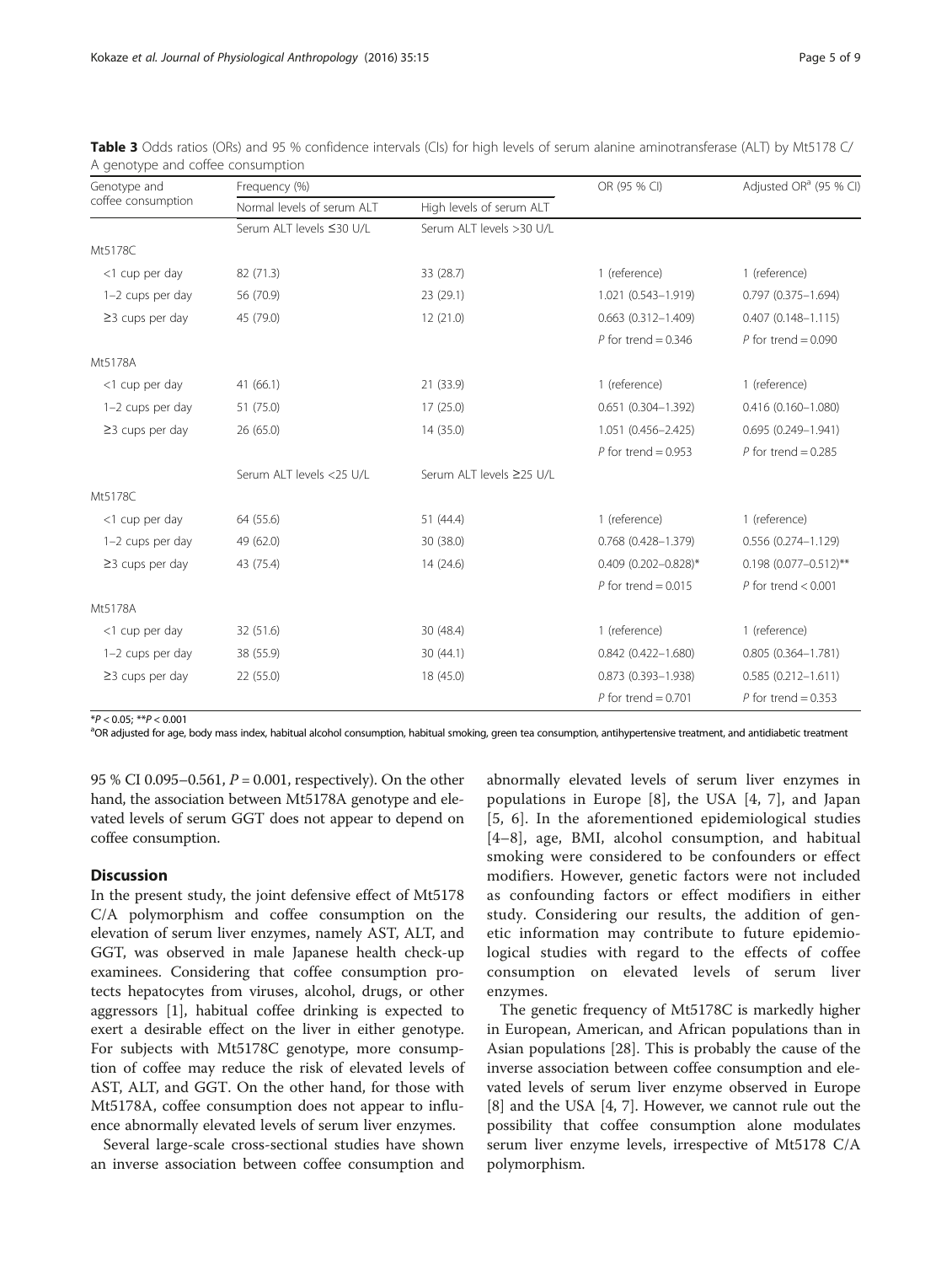| Genotype and<br>coffee consumption | Frequency (%)              |                           | OR (95 % CI)              | Adjusted OR <sup>a</sup> (95 % CI) |
|------------------------------------|----------------------------|---------------------------|---------------------------|------------------------------------|
|                                    | Normal levels of serum GGT | High levels of serum GGT  |                           |                                    |
|                                    | Serum GGT levels <60 U/L   | Serum GGT levels ≥60 U/L  |                           |                                    |
| Mt5178C                            |                            |                           |                           |                                    |
| <1 cup per day                     | 69 (60.0)                  | 46 (40.0)                 | 1 (reference)             | 1 (reference)                      |
| 1-2 cups per day                   | 52 (65.8)                  | 27 (34.2)                 | 0.779 (0.429-1.414)       | $0.575(0.280 - 1.177)$             |
| $\geq$ 3 cups per day              | 43 (75.4)                  | 14 (24.6)                 | $0.488$ (0.240-0.993)*    | $0.313(0.110 - 0.640)$ **          |
|                                    |                            |                           | P for trend = $0.049$     | P for trend = $0.002$              |
| Mt5178A                            |                            |                           |                           |                                    |
| <1 cup per day                     | 41(66.1)                   | 21 (33.9)                 | 1 (reference)             | 1 (reference)                      |
| 1-2 cups per day                   | 36 (52.9)                  | 32 (47.1)                 | 1.735 (0.854-3.528)       | 1.775 (0.775-4.066)                |
| $\geq$ 3 cups per day              | 27(67.5)                   | 13 (32.5)                 | 0.940 (0.404-2.189)       | 0.838 (0.320-2.190)                |
|                                    |                            |                           | P for trend = $0.911$     | P for trend = $0.711$              |
|                                    | Serum GGT levels ≤51 U/L   | Serum GGT levels > 51 U/L |                           |                                    |
| Mt5178C                            |                            |                           |                           |                                    |
| <1 cup per day                     | 62 (53.9)                  | 53 (46.1)                 | 1 (reference)             | 1 (reference)                      |
| 1-2 cups per day                   | 48 (60.8)                  | 31 (39.2)                 | $0.756$ $(0.422 - 1.352)$ | $0.569(0.280 - 1.155)$             |
| $\geq$ 3 cups per day              | 42 (73.7)                  | 15(26.3)                  | $0.418$ (0.209-0.837)*    | $0.231$ (0.095-0.561)**            |
|                                    |                            |                           | P for trend = $0.015$     | P for trend $< 0.001$              |
| Mt5178A                            |                            |                           |                           |                                    |
| <1 cup per day                     | 37 (59.7)                  | 25(40.3)                  | 1 (reference)             | 1 (reference)                      |
| 1-2 cups per day                   | 32 (47.1)                  | 36 (52.9)                 | 1.665 (0.830-3.339)       | 1.709 (0.746-3.911)                |
| $\geq$ 3 cups per day              | 23 (57.5)                  | 17 (42.5)                 | 1.094 (0.488-2.450)       | 1.025 (0.412-2.549)                |
|                                    |                            |                           | P for trend = $0.673$     | P for trend = $0.988$              |

<span id="page-5-0"></span>Table 4 Odds ratios (ORs) and 95 % confidence intervals (CIs) for high levels of serum gamma-glutamyltransferase (GGT) by Mt5178 C/A genotype and coffee consumption

 $*P < 0.05$ ,  $*P < 0.005$ 

<sup>a</sup>OR adjusted for age, body mass index, habitual alcohol consumption, habitual smoking, green tea consumption, antihypertensive treatment, and antidiabetic treatment

Serum ALT levels are a marker of liver cell injury [\[29](#page-8-0)], as well as NAFLD, hepatocellular carcinoma, type 2 diabetes, and cardiovascular disease [\[30](#page-8-0)]. In the present study, two different definitions of elevated serum ALT levels, >30 U/L [[22](#page-7-0)] or  $\geq$ 25 U/L [[23](#page-7-0)], were used. Based on a large-scale community-based study including subjects who consumed <20 g of alcohol per day, Miyake et al. estimated the ATL cutoff levels for NAFLD at 25 U/L for Japanese men [[23\]](#page-7-0). Among Mt5178C genotypic men who are reportedly susceptible to cardiovascu-lar diseases [[12](#page-7-0)–[14](#page-7-0)], the OR for  $\geq$ 25 U/L of serum ALT, surrogate marker for NAFLD, was significantly lower in subjects who consumed ≥3 cups of coffee per day than in those who consumed <1 cup per day. Moreover, a large-scale population-based prospective study found that elevated levels of serum GGT (>51 U/L in men and >33 U/L in women) are associated with not only liver disease mortality but also mortality from all causes, malignancy, and diabetes [\[26](#page-8-0)]. A cross-sectional study showed the association between serum GGT activity and metabolic risk factors for cardiovascular disease among

Japanese men [\[31\]](#page-8-0). Among Mt5178C genotypic men, the OR for elevated levels of serum GGT was significantly lower in subjects who consumed ≥3 cups of coffee per day than in those who consumed <1 cup per day. Therefore, coffee consumption may have a preventative effect on liver damage, as well as cardiovascular disease, in men with Mt5178C.

Personalized prevention by behavior modification of coffee intake may be more suitable for men with Mt5178C than for those with Mt5178A. Among Mt5178C genotypic men, the risk of hypertension was significantly lower in subjects who consumed ≥2 cups of coffee per day than in those who consumed  $\leq 1$  cup of coffee per day [\[15](#page-7-0)], and that of abnormal glucose tolerance was also significantly lower in subjects who consumed ≥4 cups of coffee per day than in those who consumed <1 cup of coffee per day [\[16](#page-7-0)]. On the other hand, among Mt5178A genotypic men, the risk of hyper-LDL cholesterolemia was significantly higher in subjects who consumed  $\geq 1$  cup of coffee per day than in those who consumed <1 cup of coffee per day [\[17](#page-7-0)].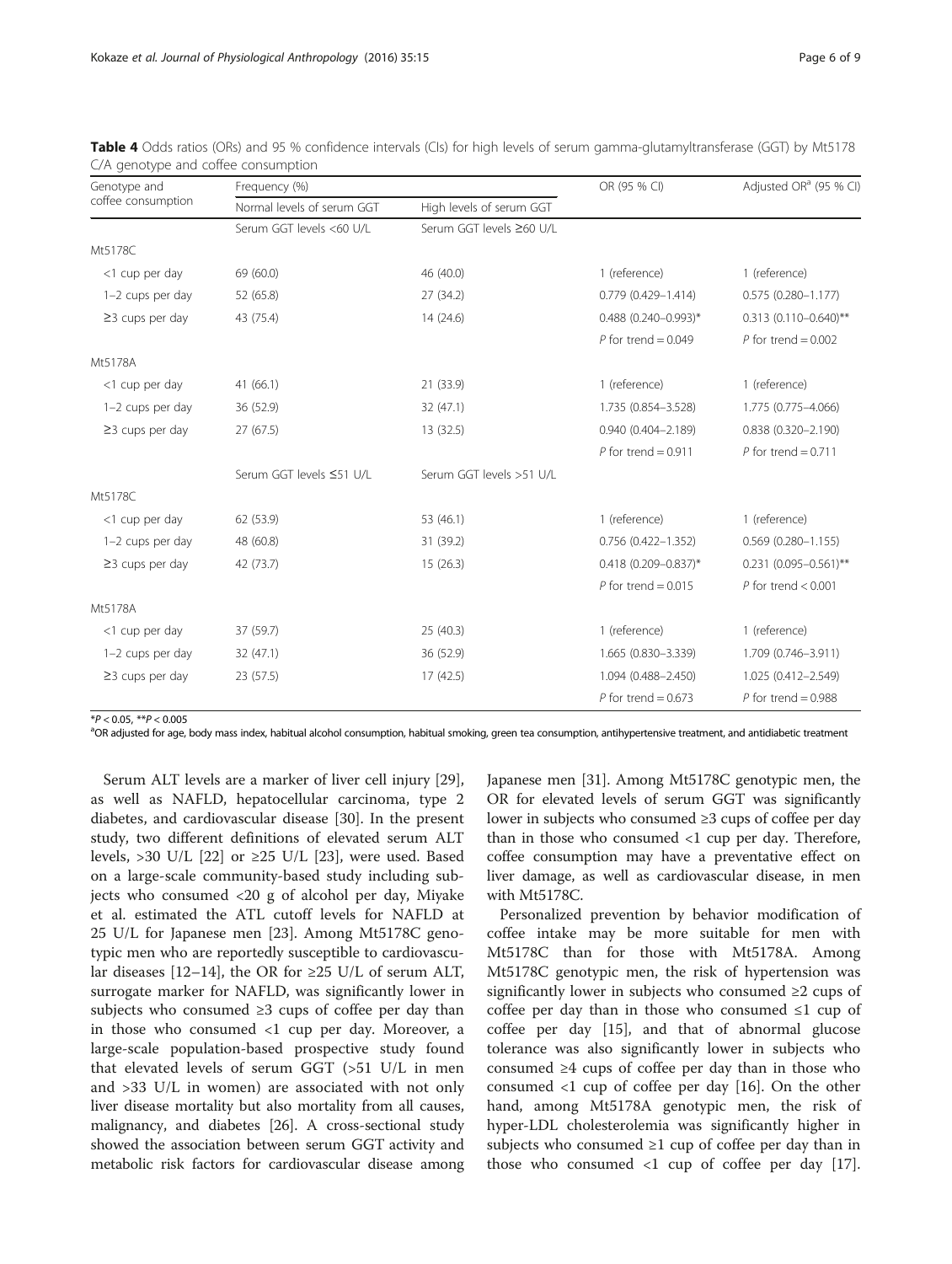Taken together, the present results suggest that coffee intake is more effective at reducing the risk of cardiovascular disease in men with Mt5178C than in those with Mt5178A. However, from the viewpoint of prevention of anemia, coffee consumption may not be recommended for Mt5178C genotypic men [\[18](#page-7-0)].

The mechanisms of the joint protective effects of Mt5178 C/A polymorphism and coffee consumption on elevated levels of serum liver enzymes remain unknown. They presumably depend on the biophysical and biochemical differences in the response to certain compounds in coffee between ND2-237Leu and ND2- 237Met. NADH dehydrogenase, complex I of respiratory chain, is regarded as the major physiological and pathological site of reactive oxygen species (ROS) generation in mitochondria and itself as a target of assault by ROS [[32](#page-8-0)]. Mouse mitochondrial DNA 4738 C/A (Mt4738 C/A) polymorphism also leads to a leucine to methionine substitution in NADH dehydrogenase subunit 2. ROS production by NADH dehydrogenase is significantly lower in mice with Mt4738A than in those with Mt4738C [[33](#page-8-0)]. Extrapolation from experimental animal models to humans suggests that ND2-237Met suppresses ROS production. Moreover, as methionine residues act as endogenous antioxidants [\[34\]](#page-8-0), ND2-237Met may also protect NADH dehydrogenase itself from ROS attack. Thus, Mt5178A genotype is thought to be clinically [[10](#page-7-0)–[14\]](#page-7-0) and pathologically [[33](#page-8-0), [34](#page-8-0)] superior to Mt5178C genotype. Coffee intake exerts antioxidant potential in human subjects [\[35, 36](#page-8-0)]. However, the reasons why coffee consumption exerts antioxidant effects on liver in ND2- 237Leu genotypic men rather than in longevity-associated ND2-237Met genotypic men remain uncertain. In any case, elucidation of the mechanisms of the combined defensive effects of Mt5178 C/A (ND2-237 Leu/Met) polymorphism and coffee consumption on abnormally elevated levels of serum liver enzymes remains a matter for further biochemical investigation.

Mera et al. reported that the distribution of the AST/ ALT ratio by age decade is U-shaped: high in the 1st and 2nd decades, declining to a nadir in the 4th decade, then rising in the 10th and 11th decades [[37\]](#page-8-0). NADH dehydrogenase, centrally regulating the aging process [\[38](#page-8-0)], may be relevant to our finding that the AST/ALT ratio was significantly higher in Mt5178C genotypic men than in Mt5178A genotypic men. However, the AST/ALT ratio, clinically useful to assist in differential diagnosis of hepatic disease [[39\]](#page-8-0), was not associated with coffee consumption in either Mt5178C or Mt5178A genotypic men (data not shown).

Hepatic status and lipid status may mutually affect one another. NAFLD is clinically associated with detrimental changes in lipid and lipoprotein profiles [\[40\]](#page-8-0). On the other hand, statins, lipid-lowering agents, exert substantial

improvement in serum liver enzyme levels in patients with NAFLD [\[41\]](#page-8-0). Due to unclear data on antidyslipidemic drugs, further research will be required to investigate gene-environment interactions on serum liver enzyme levels after adjustment for statin use. As mentioned above, Mt5178 C/A polymorphism modifies the effects of coffee consumption on serum LDL cholesterol levels [\[17\]](#page-7-0). Coffee consumption raises serum LDL cholesterol levels in only Mt5178A genotypic men. This effect may obscure the interaction of Mt5178 C/A polymorphism and coffee consumption on serum liver enzyme levels in men with Mt5178A.

In addition to a lack of information on antidyslipidemic drugs, there are several crucial limitations in this study. First, the study sample was very small. Therefore, it is possible that false-negative results were obtained in statistical analyses for subjects with Mt5178A. We should consider the possibility that elevated levels of serum liver enzymes are modulated by the effects of coffee consumption alone and not by the joint effects of Mt5178 C/A polymorphism and coffee consumption. Second, we analyzed only a single population. Third, this was an exploratory cross-sectional study. To overcome these limitations, a prospective study with a larger sample including a range of ethnic populations is necessary. Fourth, the evaluation of habitual coffee consumption was based on the number of cups consumed per day. Whether there is any interaction between Mt5178 C/A polymorphism and volume of chlorogenic acids, caffeine, or other compounds in coffee on elevated levels of serum liver enzymes warrants further investigation. Moreover, considering that the type of coffee preparation influences serum liver enzymes [\[8,](#page-7-0) [42\]](#page-8-0), information regarding the method of coffee preparation will be required. Fifth, because of a lack of data on the amount of alcohol intake, the evaluation of habitual alcohol intake was based on the frequency of alcohol consumption. Alcohol consumption was treated as one of the confounding factors in statistical analysis in this study. The existence of combined effects between Mt5178 C/A polymorphism and volume of alcohol intake on elevated levels of serum liver enzymes warrants further investigation.

### Conclusion

This exploratory cross-sectional study suggests that Mt5178 C/A polymorphism modulates the effects of coffee consumption on elevated levels of serum liver enzymes in male Japanese health check-up examinees. To the best of our knowledge, this is a novel geneenvironment interaction on abnormally elevated levels of serum AST, ALT, and GGT levels. Although abstaining from coffee intake is advocated for men with Mt5178C in order to reduce the risk of anemia [\[18\]](#page-7-0), coffee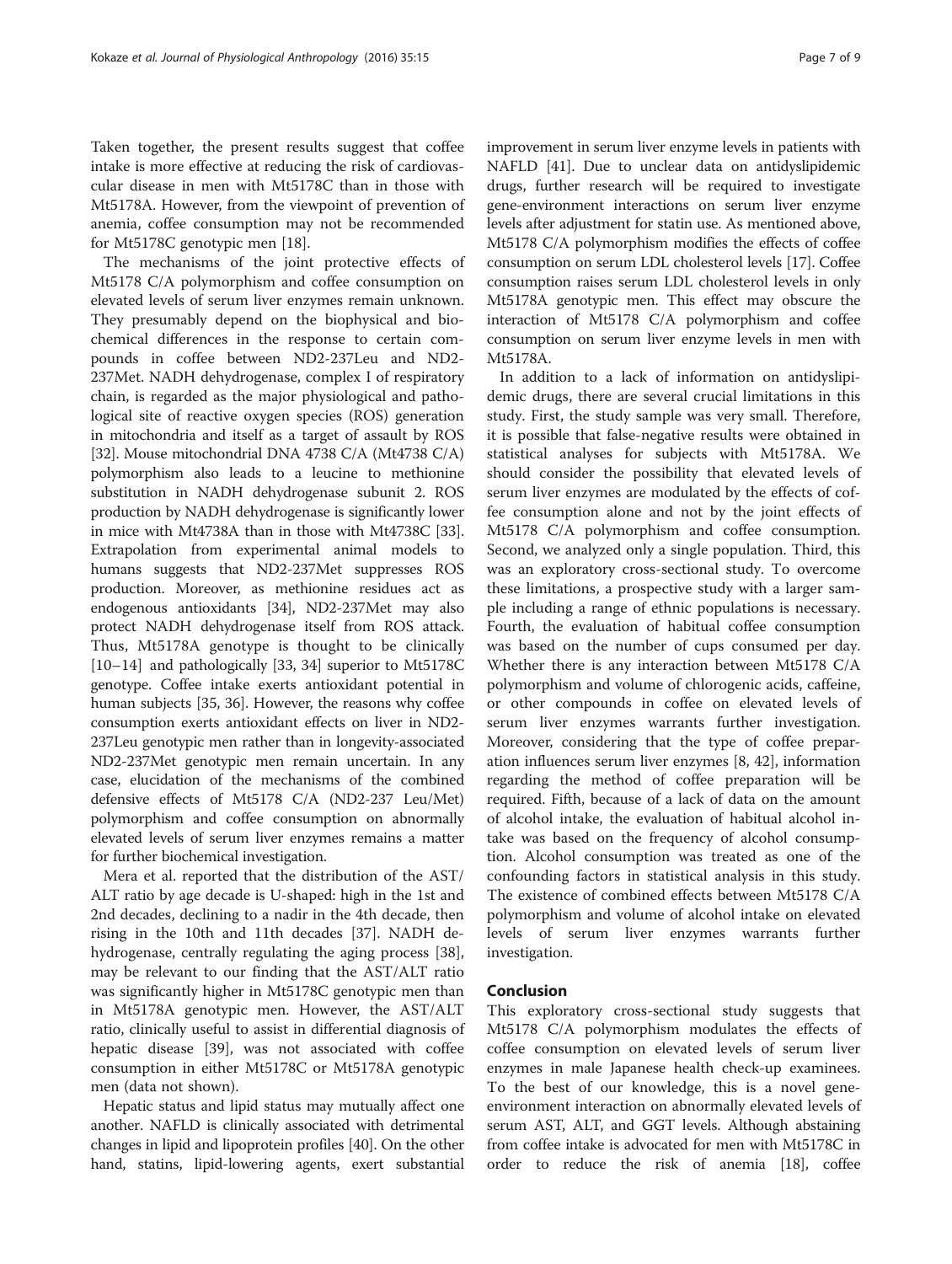<span id="page-7-0"></span>consumption may be recommended for them in order to reduce the risk of liver injury, NAFLD, hypertension [15], and abnormal glucose tolerance [16]. This genetic information may contribute to individualized prevention of liver injury, NAFLD, and cardiovascular diseases. Moreover, the identification of gene-environment interactions across diverse populations with various lifestyles may contribute to cultural and physiological anthropology [\[43\]](#page-8-0).

#### Abbreviations

ALT, alanine aminotransferase; AST, aspartate aminotransferase; BMI, body mass index; CI, confidence interval; GGT, gamma-glutamyl transpeptidase; LDL, low-density lipoprotein; Mt5178 C/A, mitochondrial DNA 5178 cytosine/ adenosine; NAFLD, non-alcoholic fatty liver disease; ND2-237 Leu/Met, NADH dehydrogenase subunit-2 237 leucine/methionine; OR, odds ratio; PCR, polymerase chain reaction; ROS, reactive oxygen species

#### Acknowledgments

This study was supported in part by Grants-in-Aid from the Ministry of Education, Culture, Sports, Science and Technology of Japan (No. 14570355, No. 18590572, No. 23500859 and No. 26350908) and the Chiyoda Mutual Life Foundation.

#### Authors' contributions

AK designed the study, carried out the epidemiological survey, carried out genotyping, analyzed the data, and drafted the manuscript; MY and KK carried out the epidemiological survey; MI collected the samples; NM assisted with genotyping; HO, TS, HN, KM and HH assisted in data analysis and helped with interpreting the results; YT designed the study and carried out the epidemiological survey. All authors have read and approved the final manuscript.

#### Competing interests

The authors declare that they have no competing interests.

#### Author details

<sup>1</sup>Department of Public Health, Showa University School of Medicine, 1-5-8 Hatanodai, Shinagawa-ku, Tokyo 142-8555, Japan. <sup>2</sup>Department of Public Health, Kyorin University School of Medicine, 6-20-2 Shinkawa, Mitaka-shi, Tokyo 181-8611, Japan. <sup>3</sup>3Mito Red Cross Hospital, 3-12-48 Sannomaru, Mito-shi, Ibaraki 310-0011, Japan.

#### Received: 30 March 2016 Accepted: 25 May 2016 Published online: 04 June 2016

#### References

- 1. Cano-Marquina A, Tarín JJ, Cano A. The impact of coffee on health. Maturitas. 2013;75:7–21.
- 2. Cornelis MC. Coffee intake. Prog Mol Biol Transl Sci. 2012;108:293–322.
- 3. Saab S, Mallam D, Cox II GA, Tong MJ. Impact of coffee on liver diseases: a systematic review. Liver Int. 2014;34:495–504.
- 4. Xiao Q, Sinha R, Graubard BI, Freedman ND. Inverse association of total and decaffeinated coffee with liver enzyme levels in National Health and Nutrition Examination Survey 1999-2010. Hepatology. 2014;60:2091–8.
- 5. Honjo S, Kono S, Coleman MP, Shinchi K, Sakurai Y, Todoroki I, et al. Coffee consumption and serum aminotransferases in middle-aged Japanese men. J Clin Epidemiol. 2001;54:823–9.
- Ikeda M, Maki T, Yin G, Kawate H, Adachi M, Ohnaka K, et al. Relation of coffee consumption and serum liver enzymes in Japanese men and women with reference to effect modification of alcohol use and body mass index. Scand J Clin Lab Invest. 2010;70:171–9.
- 7. Ruhl CE, Everhart JE. Coffee and caffeine consumption reduce the risk of elevated serum alanine aminotransferase activity in the United States. Gastroenterology. 2005;128:24–32.
- 8. Poikolainen K, Vartiainen E. Determinants of γ-glutamyltransferase: positive interaction with alcohol and body mass index, negative association with coffee. Am J Epidemiol. 1997;146:1019–24.
- 9. Tanaka M, Gong JS, Zhang J, Yoneda M, Yagi K. Mitochondrial genotype associated with longevity. Lancet. 1998;351:185–6.
- 10. Kokaze A, Ishikawa M, Matsunaga N, Yoshida M, Satoh M, Teruya K, Masuda Y, Honmyo R, Uchida Y, Takashima Y. NADH dehydrogenase subunit-2 237 Leu/Met polymorphism modifies the effects of alcohol consumption on risk for hypertension in middle-aged Japanese men. Hypertens Res. 2007;30:213–8.
- 11. Wang D, Taniyama M, Suzuki Y, Katagiri T, Ban Y. Association of the mitochondrial DNA 5178A/C polymorphism with maternal inheritance and onset of type 2 diabetes in Japanese patients. Exp Clin Endocrinol Diabetes. 2001;109:361–4.
- 12. Mukae S, Aoki S, Itoh S, Sato R, Nishio K, Iwata T, Katagiri T. Mitochondrial 5178A/C genotype is associated with acute myocardial infarction. Circ J. 2003;67:16–20.
- 13. Takagi K, Yamada Y, Gong JS, Sone T, Yokota M, Tanaka M. Association of a 5178C → A (Leu237Met) polymorphism in the mitochondrial DNA with a low prevalence of myocardial infarction in Japanese individuals. Atherosclerosis. 2004;175:281–6.
- 14. Ohkubo R, Nakagawa M, Ikeda K, Kodama T, Arimura K, Akiba S, Saito M, Ookatsu Y, Atsuchi Y, Yamano Y, Osame M. Cerebrovascular disorders and genetic polymorphisms: mitochondrial DNA5178C is predominant in cerebrovascular disorders. J Neurol Sci. 2002;198:31–5.
- 15. Kokaze A, Ishikawa M, Matsunaga N, Karita K, Yoshida M, Ohtsu T, Shirasawa T, Sekii H, Ito T, Kawamoto T, Takashima Y. NADH dehydrogenase subunit-2 237 Leu/Met polymorphism modulates the effects of coffee consumption on the risk of hypertension in middle-aged Japanese men. J Epidemiol. 2009;19:231–6.
- 16. Kokaze A, Ishikawa M, Matsunaga N, Karita K, Yoshida M, Ohtsu T, Shirasawa T, Haseba Y, Satoh M, Teruya K, Hoshino H, Takashima Y. Longevity-associated mitochondrial DNA 5178 C/A polymorphism modifies the effect of coffee consumption on glucose tolerance in middle-aged Japanese men. In: Bentely JV, Keller MA, editors. Handbook on longevity: genetics, diet and disease. New York: Nova Science Publishers; 2009. p. 139–60.
- 17. Kokaze A, Ishikawa M, Matsunaga N, Karita K, Yoshida M, Shimada N, Ohtsu T, Shirasawa T, Ochiai H, Kawamoto T, Ito T, Hoshino H, Takashima Y. Combined effect of longevity-associated mitochondrial DNA 5178 C/A polymorphism and coffee consumption on the risk of hyper-LDL cholesterolemia in middle-aged Japanese men. J Hum Genet. 2010;55:577–81.
- 18. Kokaze A, Ishikawa M, Matsunaga N, Karita K, Yoshida M, Ohtsu T, Ochiai H, Shirasawa T, Nanri H, Saga N, Ohtsu I, Hoshino H, Takashima Y. Longevity-associated mitochondrial DNA 5178 C/A polymorphism modulates the effects of coffee consumption on erythrocytic parameters in Japanese men: an exploratory cross-sectional analysis. J Physiol Anthropol. 2014;33:37.
- 19. Kokaze A, Yoshida M, Ishikawa M, Matsunaga N, Karita K, Ohtsu T, Ochiai H, Shirasawa T, Nanri H, Baba Y, Hoshino H, Takashima Y. NADH dehydrogenase subunit-2 237 Leu/Met polymorphism modifies effects of cigarette smoking on risk of elevated levels of serum liver enzyme in male Japanese health check-up examinees: a cross-sectional study. Tob Induc Dis. 2014;12:11.
- 20. Kokaze A, Ishikawa M, Matsunaga N, Yoshida M, Sekine Y, Teruya K, akeda N, Sumiya Y, Uchida Y, Takashima Y. Association of the mitochondrial DNA 5178 A/C polymorphism with serum lipid levels in the Japanese population. Hum Genet. 2001;109:521–5.
- 21. Loomba R, Hwang SJ, O'Donnell CJ, Ellison RC, Vasan RS, D'Agostino Sr RB, Liang TJ, Fox CS. Parental obesity and offspring serum alanine and aspartate aminotransferase levels: the Framingham heart study. Gastroenterology. 2008;134:953–9.
- 22. Prati D, Taioli E, Zanella A, Della Torre E, Butelli S, Del Vecchio E, Vianello L, Zanuso F, Mozzi F, Milani S, Conte D, Colombo M, Sirchia G. Updated definitions of healthy ranges for serum alanine aminotransferase levels. Ann Intern Med. 2002;137:1–10.
- 23. Miyake T, Kumagi T, Hirooka M, Koizumi M, Furukawa S, Ueda T, Tokumoto Y, Ikeda Y, Abe M, Kitai K, Hiasa Y, Matsuura B, Onji M. Metabolic markers and ALT cutoff level for diagnosing nonalcoholic fatty liver disease: a community-based cross-sectional study. J Gastroenterol. 2012;47:696–703.
- 24. Nakanishi N, Nakamura K, Suzuki K, Tatara K. Lifestyle and the development of increased serum gamma-glutamyltransferase in middle-aged Japanese men. Scand J Clin Lab Invest. 2000;60:429–38.
- 25. Higashikawa A, Suwazono Y, Okubo Y, Uetani M, Kobayashi E, Kido T, Nogawa K. Association of working conditions and lifestyle with increased